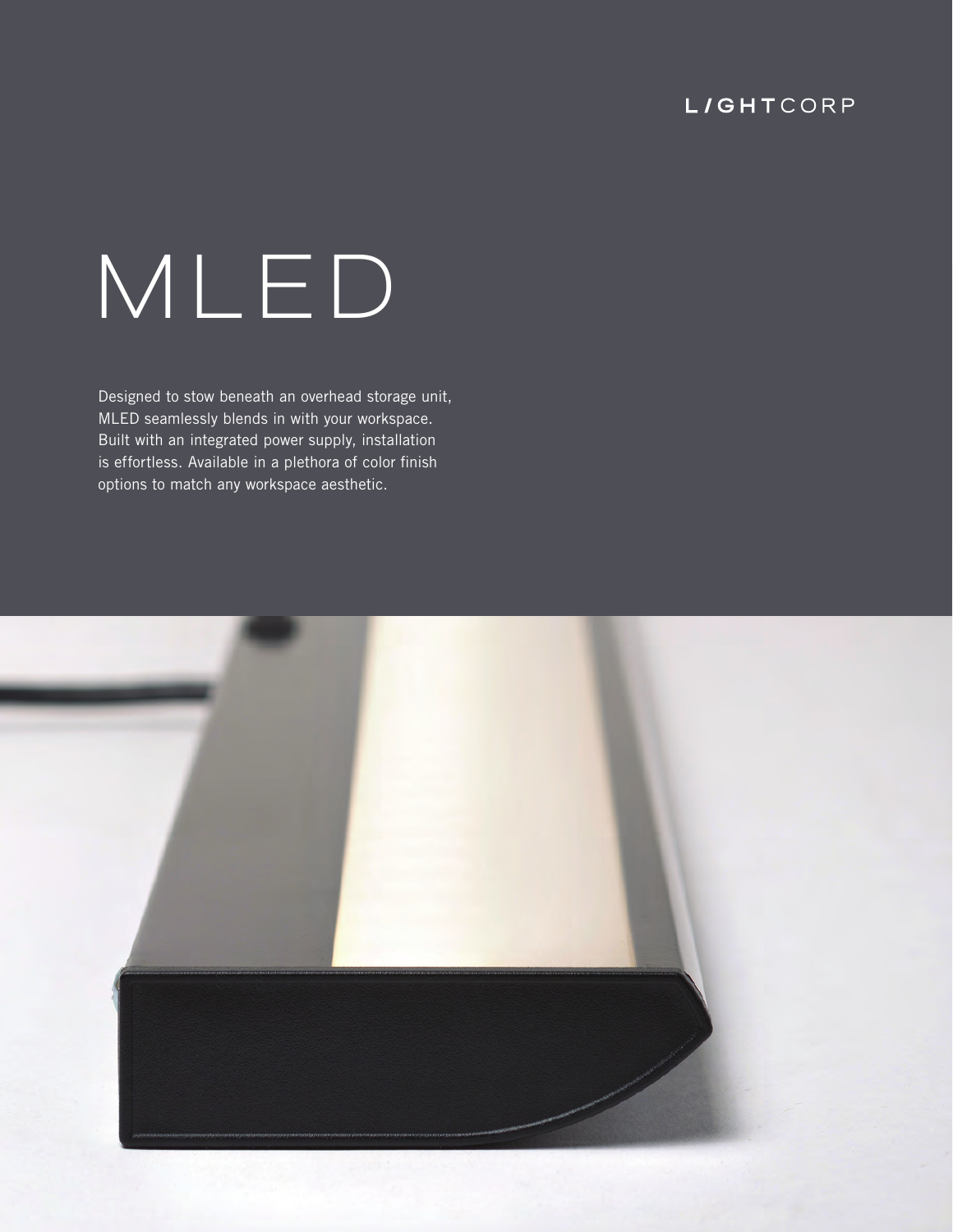#### FEATURES

- The integrated AC power means there's no unsightly power brick to manage.
- The optional occupancy sensor will turn the fixture off after 30 minutes of inactivity and back on as the user re-enters the workspace. If occupant is present, the light will remain on.
- Additional finishes and custom matching available. Please contact Inside Sales at 800.526.5658 to learn more.

#### **SPECIFICATIONS**

| LENGTHS:<br>36"or 45"                                                        |     | LENS:<br>high-efficiency frosted lens                  | <b>MOUNTING:</b><br>choose from magnet, screw<br>or spring bar mount                                                                                 | <b>WARRANTY:</b><br>5 years |  |  |  |
|------------------------------------------------------------------------------|-----|--------------------------------------------------------|------------------------------------------------------------------------------------------------------------------------------------------------------|-----------------------------|--|--|--|
| <b>LED RATED LIFESPAN:</b>                                                   |     | CORD:                                                  |                                                                                                                                                      |                             |  |  |  |
| $>$ 36,000 hours                                                             |     | 9' black, 90° SW plug                                  | <b>CERTIFICATIONS:</b>                                                                                                                               |                             |  |  |  |
| <b>COLOR TEMPERATURE:</b><br>3500K<br><b>COLOR RENDERING INDEX:</b><br>$80+$ |     | <b>MATERIAL:</b><br>powder coated steel and<br>plastic | ETL listed: compliant to UL<br>153/8750 & CSA C22.2<br>No. 250.4; FCC Part 15<br>Class B; TAA; BAA (varies<br>per options selected); CEC<br>Title 20 |                             |  |  |  |
|                                                                              | 36" | 45"                                                    |                                                                                                                                                      |                             |  |  |  |
| $#$ LEDS:                                                                    | 33  | 44                                                     |                                                                                                                                                      |                             |  |  |  |
| LUMENS:                                                                      | 800 | 1106                                                   |                                                                                                                                                      |                             |  |  |  |
| <b>WATTAGE:</b><br>13.5                                                      |     | 18.5                                                   |                                                                                                                                                      |                             |  |  |  |

#### FINISHES



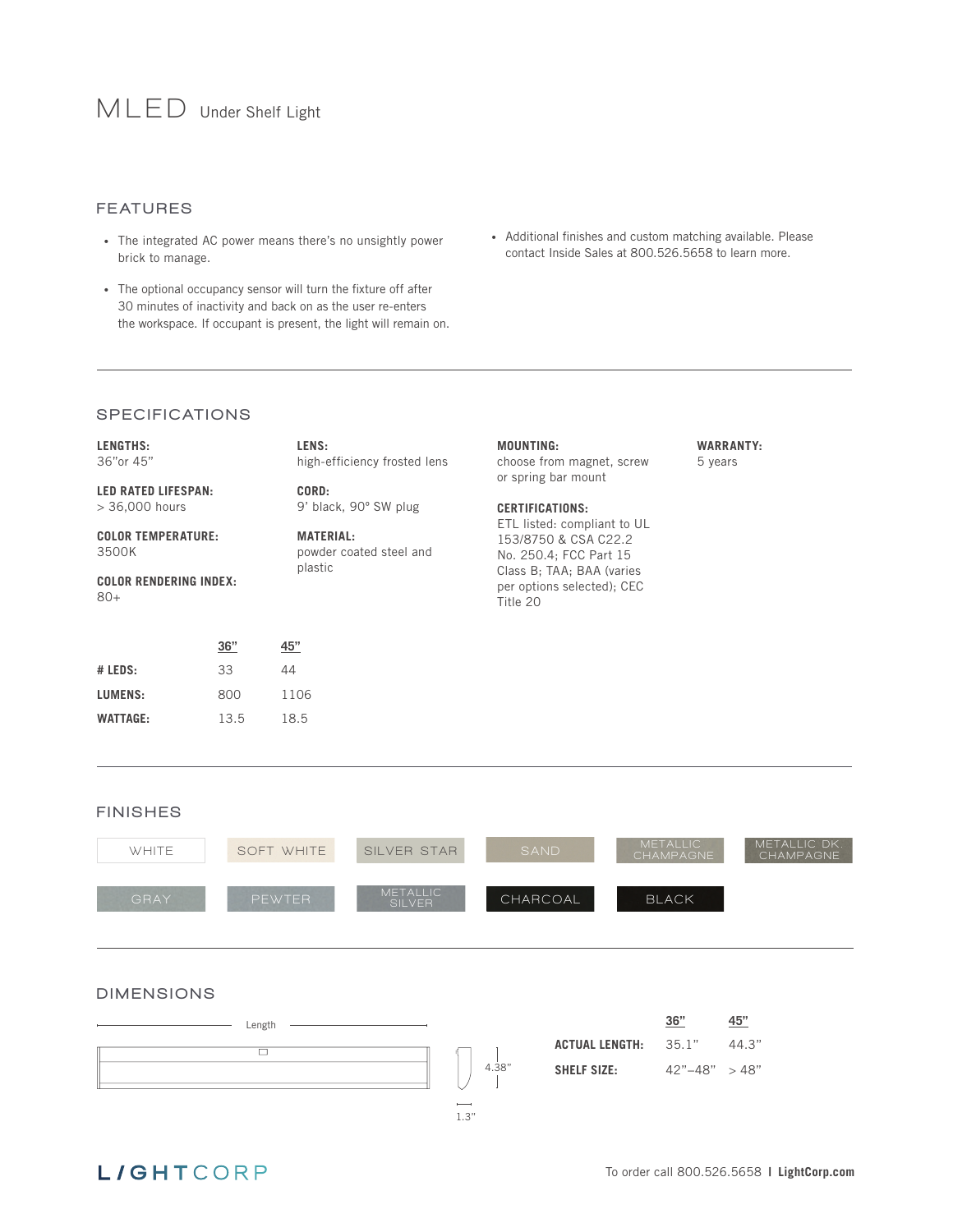# **MLED** Under Shelf Light

#### PHOTOMETRIC DATA

Footcandle outputs measured at 18" from the worksurface.

| 36" Fixture |     |     |     |             |     |     | 45" Fixture |     |     |     |     |         |     |       |      |
|-------------|-----|-----|-----|-------------|-----|-----|-------------|-----|-----|-----|-----|---------|-----|-------|------|
|             | 18" | 12" | 6"  | <b>CL</b>   | 6"  | 12" | 18"         |     | 18" | 12" | 6"  | CL.     | 6"  | 12"   | 18"  |
| 12"         | 40  | 60  | 74  | 81          | 74  | 60  | 40          | 12" | 61  | 80  | 90  | 95      | 90  | 80    | 61   |
| 6"          | 58  | 91  |     | 116 126     | 116 | 91  | 58          | 6"  | 93  | 123 | 139 | 145 139 |     | - 123 | - 93 |
| 3"          | 61  | 98  |     | 124 134 124 |     | 98  | - 61        | 3"  | 100 | 132 | 149 | 154     | 149 | 132   | 100  |
| CL          | 55  | 88  | 112 | 121         | 112 | 88  | 55          | СL  | 91  | 121 | 136 | - 141   | 136 | 121   | - 91 |
| 6"          | 24  | 36  | 44  | 48          | 44  | 36  | -24         | 6"  | 38  | 49  | 55  | 57      | 55  | 49    | 38   |
|             |     |     |     |             |     |     |             |     |     |     |     |         |     |       |      |

#### SUSTAINABILITY NOTES

- Made with fully-recyclable powder coated steel and plastic. Please contact your local county or municipality to determine your local recycling options.
- Energy-saving occupancy sensor available as an option
- High efficiency frosted lens
- Lower power consumption
- Mercury-free

• Potential LEED points. For more LEED information please visit https://new.usgbc.org/leed-v41

#### ACCESSORIES



Horizontal Cord Manager



Vertical Cord Manager <u>nnnnnnnnn</u>

12" Vertical Cord Manager